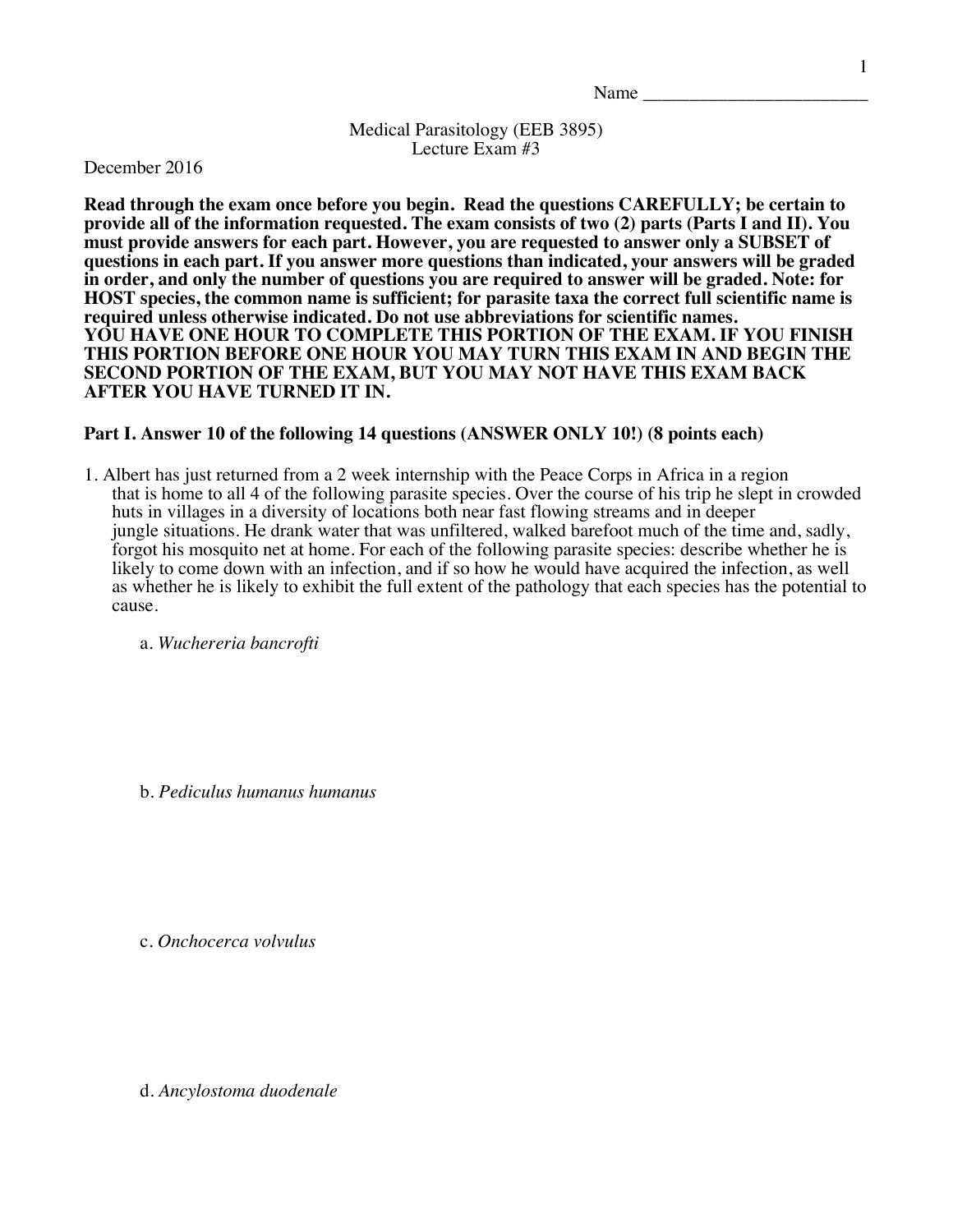2. For each of the following parasites identify the life-cycle stage that is infective to the human host (be specific):

| a. Trichinella spiralis                                                                                                            |  |
|------------------------------------------------------------------------------------------------------------------------------------|--|
| b. Ancylostoma braziliense                                                                                                         |  |
| c. Loa loa<br><u> 1989 - Johann Stein, mars an deutscher Stein und der Stein und der Stein und der Stein und der Stein und der</u> |  |
| d. chiggers                                                                                                                        |  |
| e. Ascaris lumbricoides                                                                                                            |  |
| f. Toxocara canis                                                                                                                  |  |
| g. Ascaris suum                                                                                                                    |  |
| h. <i>Trichuris trichiura</i>                                                                                                      |  |

3. Describe how you would go about definitively diagnosing a human infection with each of the following parasite species. In each case be certain to indicate the type of sample you would take and the stage of the parasite you would expect to find.

a. *Trichiuris trichiura*

b. *Necator americanus*

c. *Onchocerca volvulus*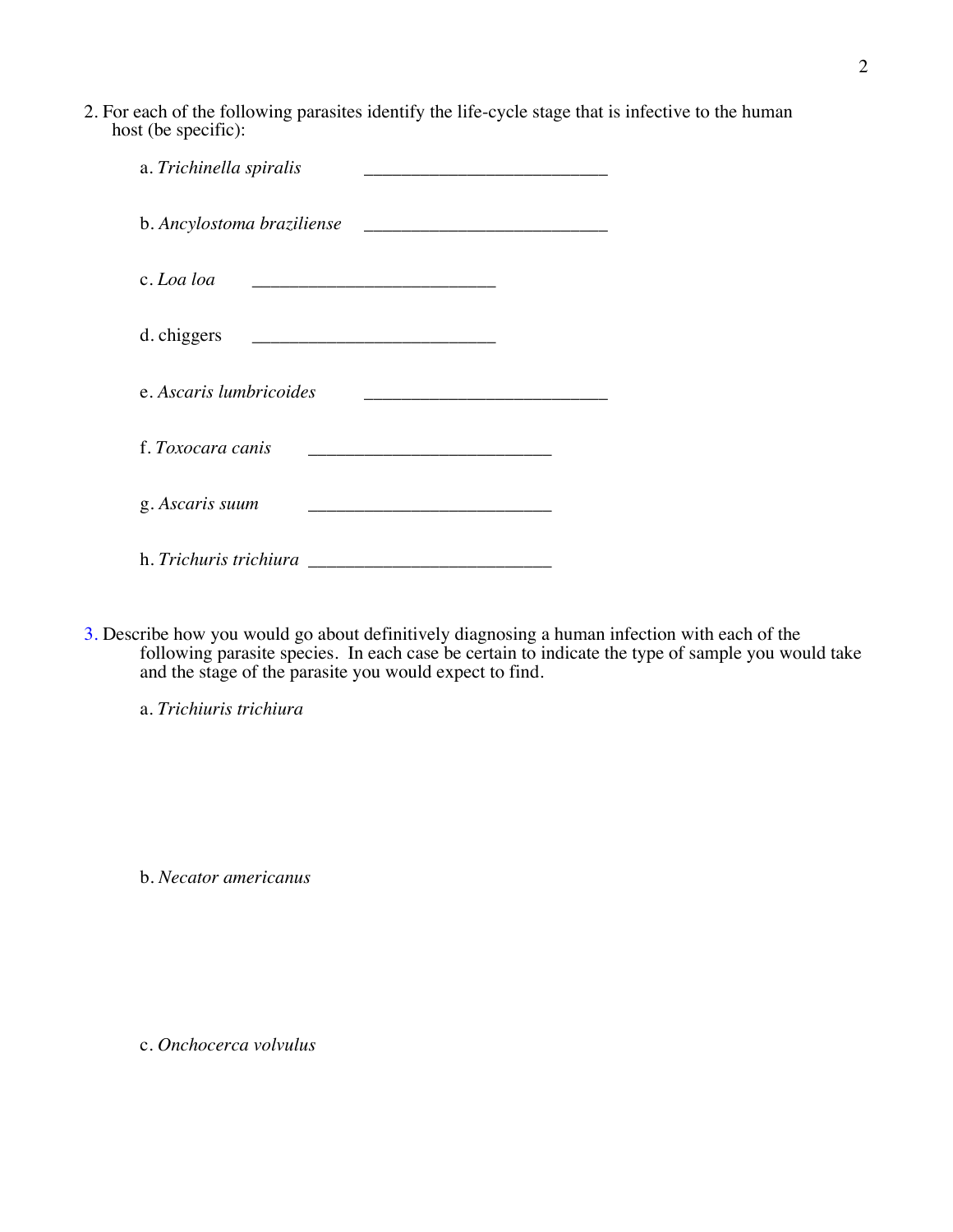4. Describe 2 differences and 2 similarities between cutaneous larval migrans and visceral larval migrans. (Hint: consider all aspects of the biology, taxonomy, disease, etc.)

Differences: a.

b.

Similarities: a.

b.

5. Identify the site in/on the human host that you would find the ADULT stage of each of the following parasite species:

| a. Dracunculus medinensis    |  |
|------------------------------|--|
| b. Demodex folliculorum      |  |
| c. Ascaris lumbricoides      |  |
| d. Phthirius pubis           |  |
| e. Loa loa                   |  |
| f. Wuchereria bancrofti      |  |
| g. Trichinella spiralis      |  |
| h. Pediculus humanus capitus |  |

6. Identify whether each of the following parasites exhibits a monoxenous or a heteroxenous lifecycle.

| a. Wuchereria bancrofti   |  |
|---------------------------|--|
| b. Demodex folliculorum   |  |
| c. Dracunculus medinensis |  |
| d. Necator americanus     |  |
| e. Sarcoptes scabei       |  |
| f. <i>Phthirius pubis</i> |  |
| g. any species of flea    |  |
| h. Ancylostoma caninum    |  |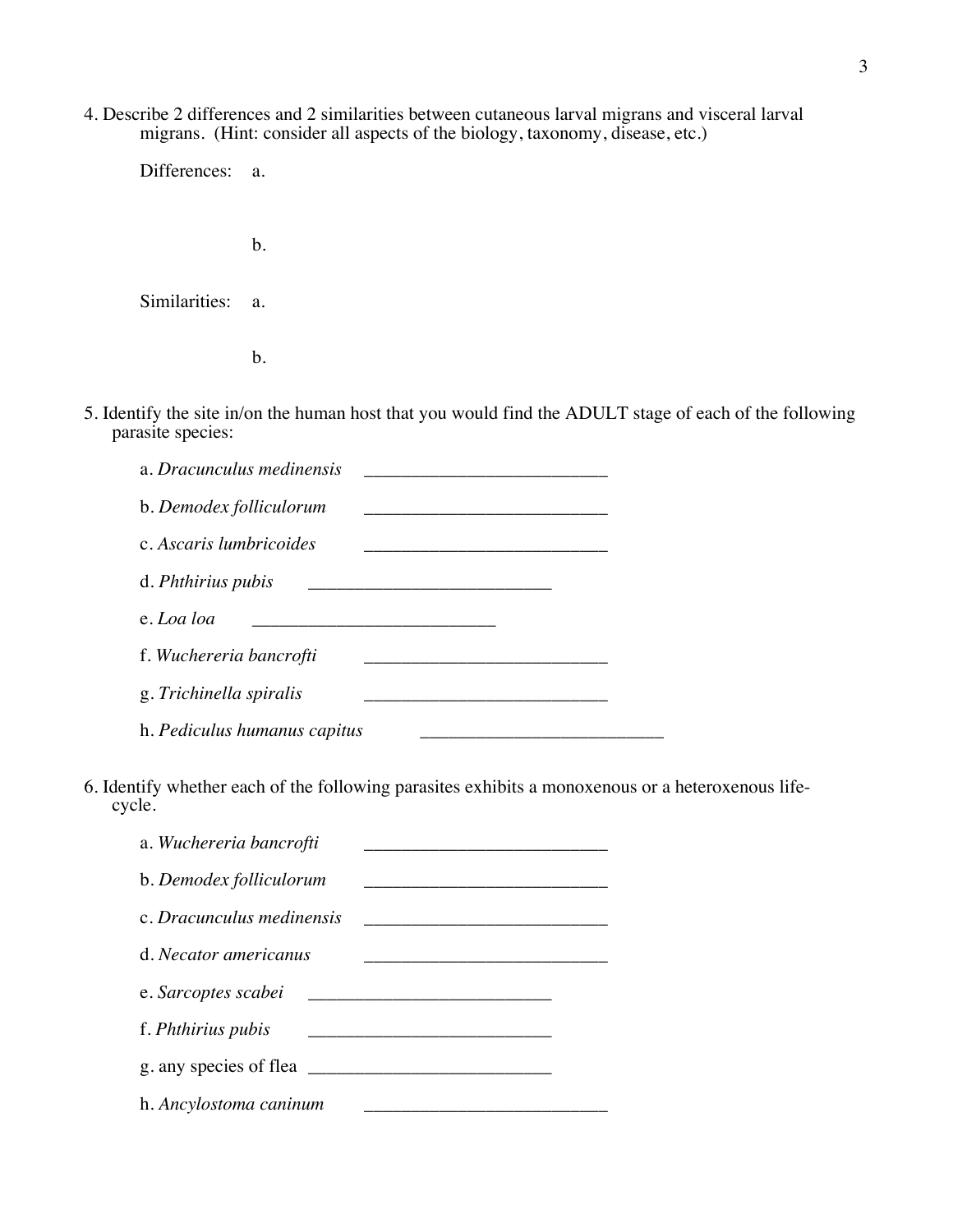- 7. Answer each of the following questions.
	- a. Identify a **phylum** of parasite in which the outermost layer of the body is a protective cuticle.
	- b. Identify a **species** that has almost been entirely eradicated from the planet thanks to the generosity of certain drug companies.
	- c. Identify a **species** in which the microfilaria is the stage infective to the intermediate host.
	- d. Identify a nematode **species** that is transmitted between hosts only via predation.
	- e. Identify the **species** of parasite commonly referred to as "the whip-worm."
	- f. Identify the **phylum** of the species that causes scabies.
	- g. Identify a **genus** of nematode that includes one or more species that are zoonotic in humans.
	- h. Identify the only **species** of nematode of medical importance with an aquatic life-cycle.
- 8. a. Of all of the nematode species we have covered, which would be least happy to acquire as an infection? Explain your answer.

b. Of all of the nematode species we have covered, if you **had** to host an infection, would you choose to host? Explain your answer.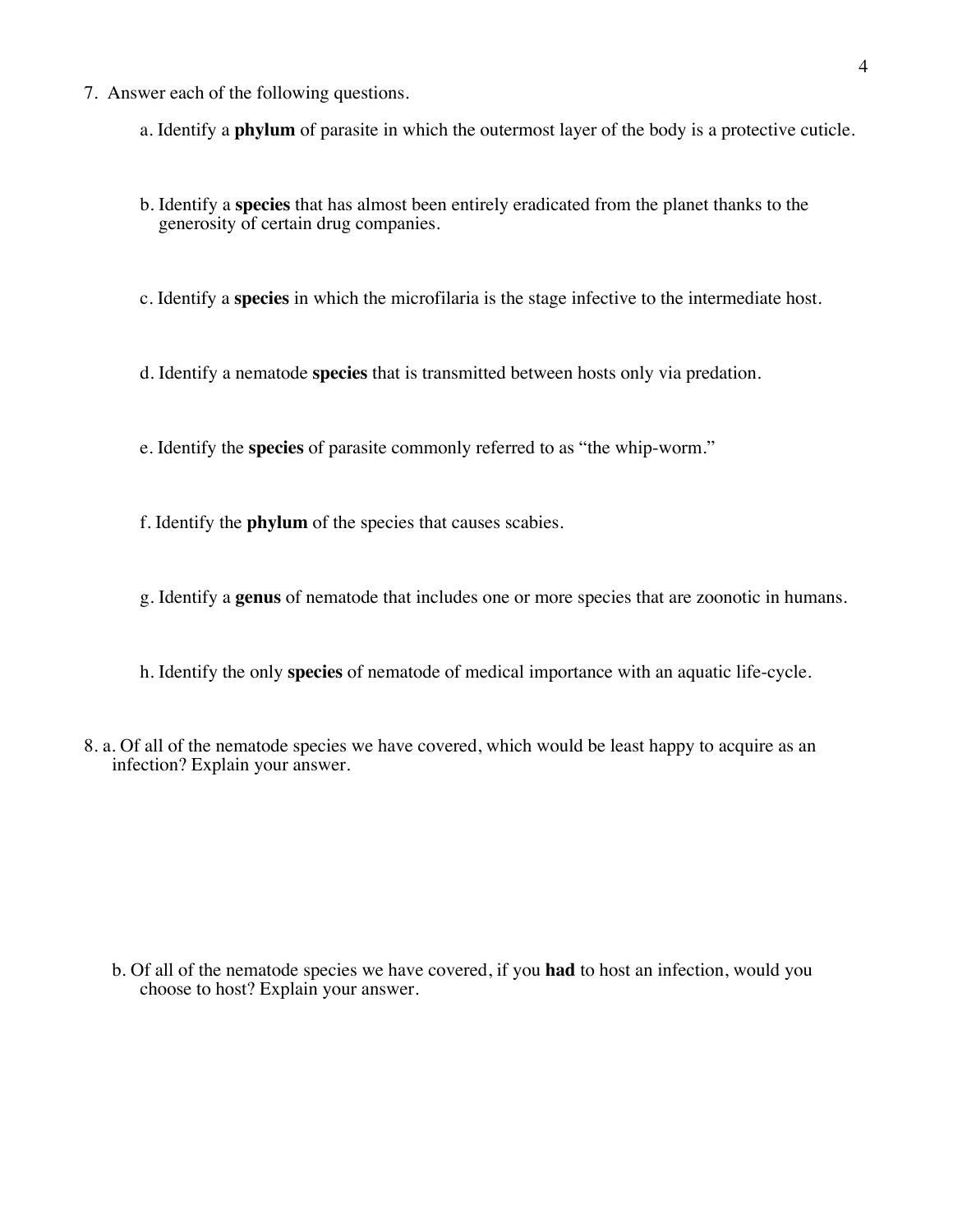- 9. Answer each of the following questions.
	- a. Where in/on the host would you expect to find the pre-J1 stage of *Trichinella spiralis*?
	- b. Where in/on the host would you expect to find adults of *Demodex folliculorum*?
	- c. Where in/on the host would you expect to find adults of *Loa loa*?
	- d. In/on what type of host would you expect to find J2s of *Wuchereria bancrofti*?
	- e. Where would you expect to find adults of chigger mites?
	- f. Where in/on the human host would you expect to find J3s of *Ancylostoma caninum*?
	- g. Where in/on the definitive host would you expect to find adults of *Wuchereria bancrofti*?
	- h. Where in/on the human host would you expect to find J3s of *Toxocara canis*?

10. Answer each of the following questions.

a. Identify a species that is an etiological agent of hookworm disease.

- b. The etiological agent of Ascariasis belongs to what phylum?
- c. Identify the species that is the etiological agent of Elephantiasis.
- d. Identify a species that possesses tarsal claws and sucking mouthparts.
- e. Identify a species that is the etiological agent of visceral larval migrans.
- f. Identify a species that may move to higher latitudes in response to climate change.
- g. Identify a genus that possesses a buccal capsule and cutting plates and sucks blood.
- h. Identify a taxon that is an etiological agent of "cooties".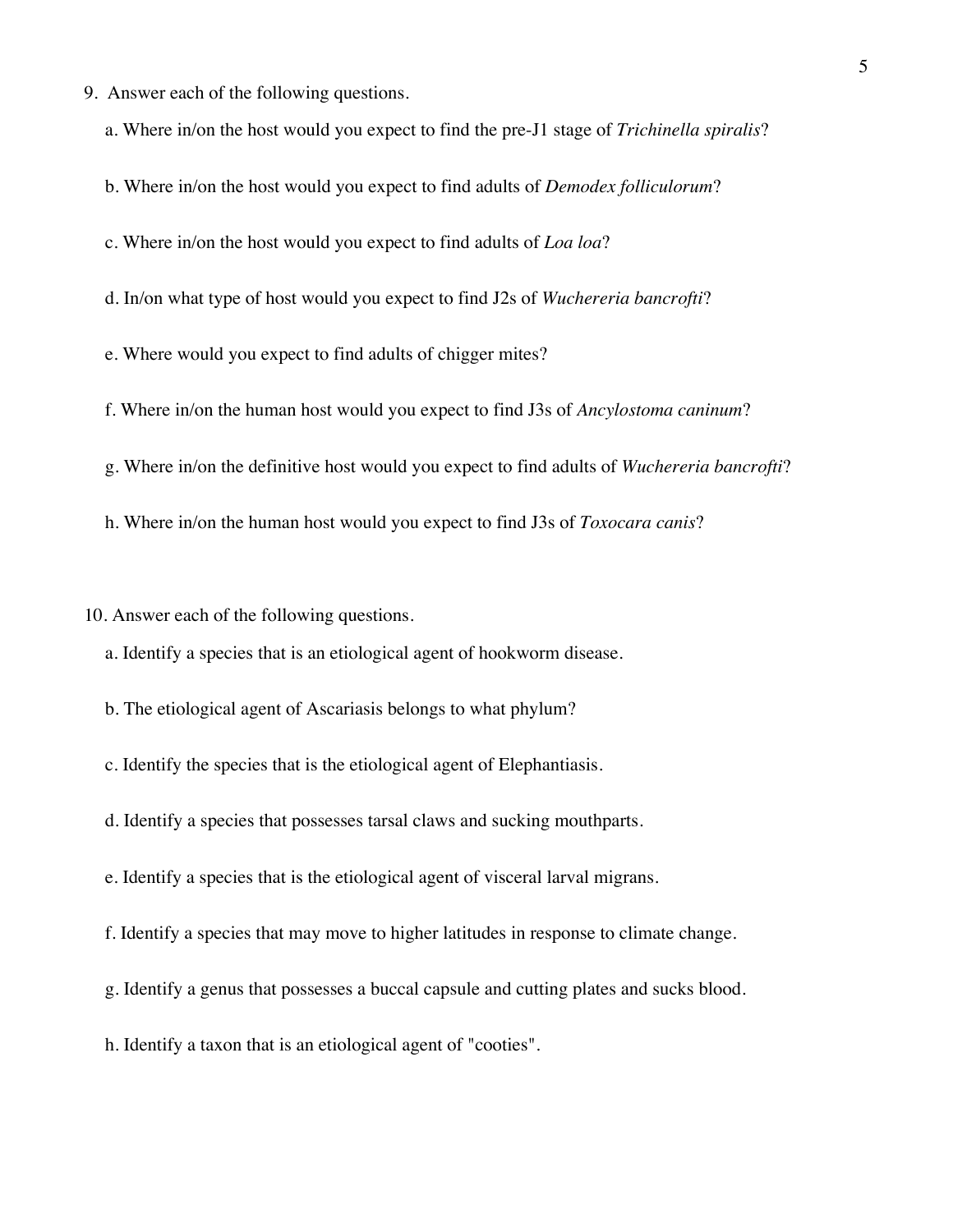- 11. Identify and describe in detail a parasitic infection that can likely be avoided by each of the following 2 scenarios. Be sure to name the parasite, discuss the stage of the parasite involved, and also how the action indicated would serve to prevent an infection.
	- a. covering sand boxes in the southern United States

b. cooking polar bear meat in the Arctic

12. Describe the pathogenicity associated with each of the following species in humans. Be certain to include pathology in all important sites of infection.

a. *Ancylostoma duodenale*

b. *Ascaris lumbricoides*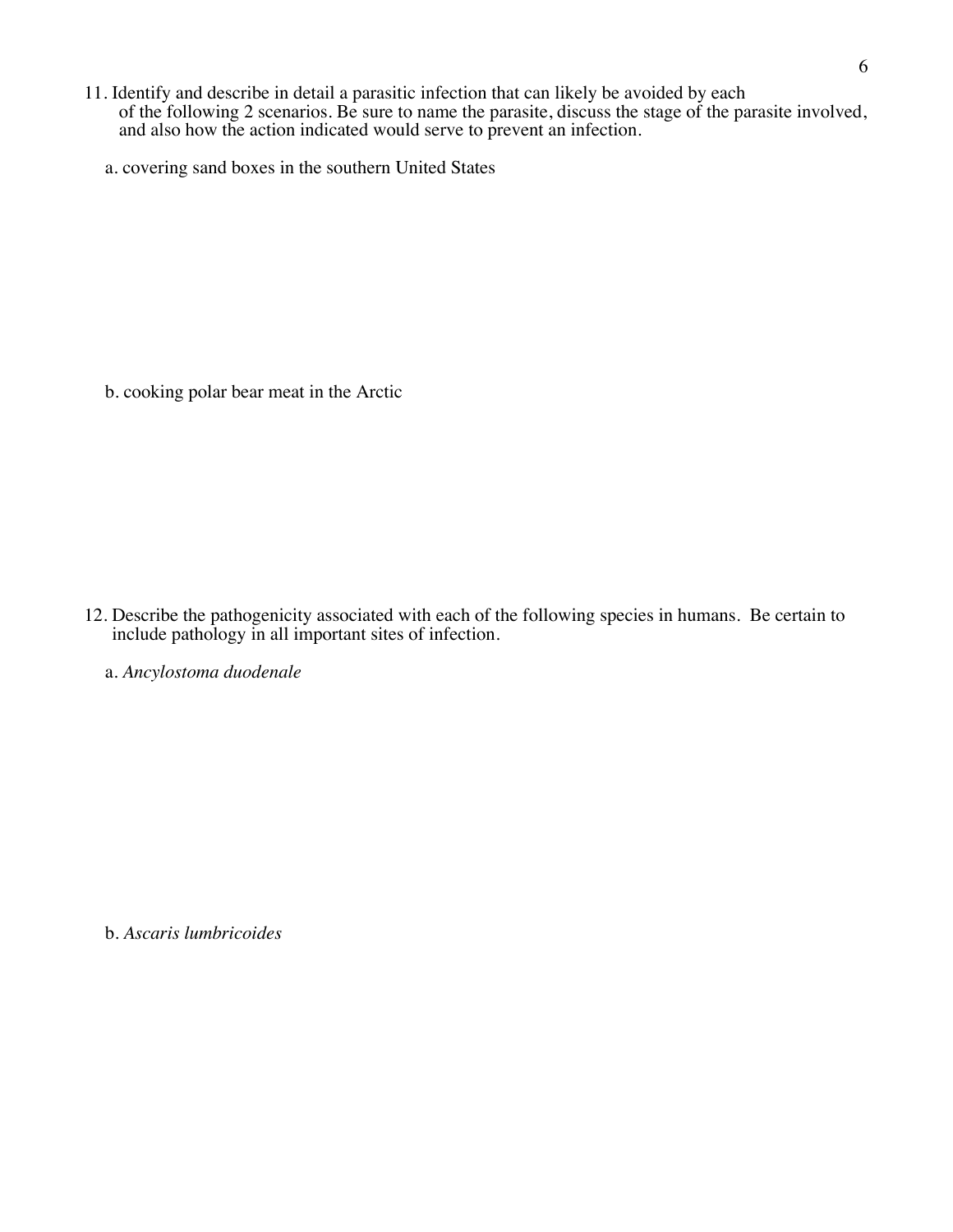- 13. Identify and describe in detail a parasitic infection that can likely be avoided by each of the following 2 scenarios. Be sure to name the parasite, discuss the stage of the parasite involved, and also how the action indicated would serve to prevent an infection.
	- a. filtering drinking water in Africa

b. using a mosquito net in Africa

14. Identify 4 zoonotic species and in each case describe conditions under which infections could successfully be transmitted between the natural animal host and a human.

a.

b.

c.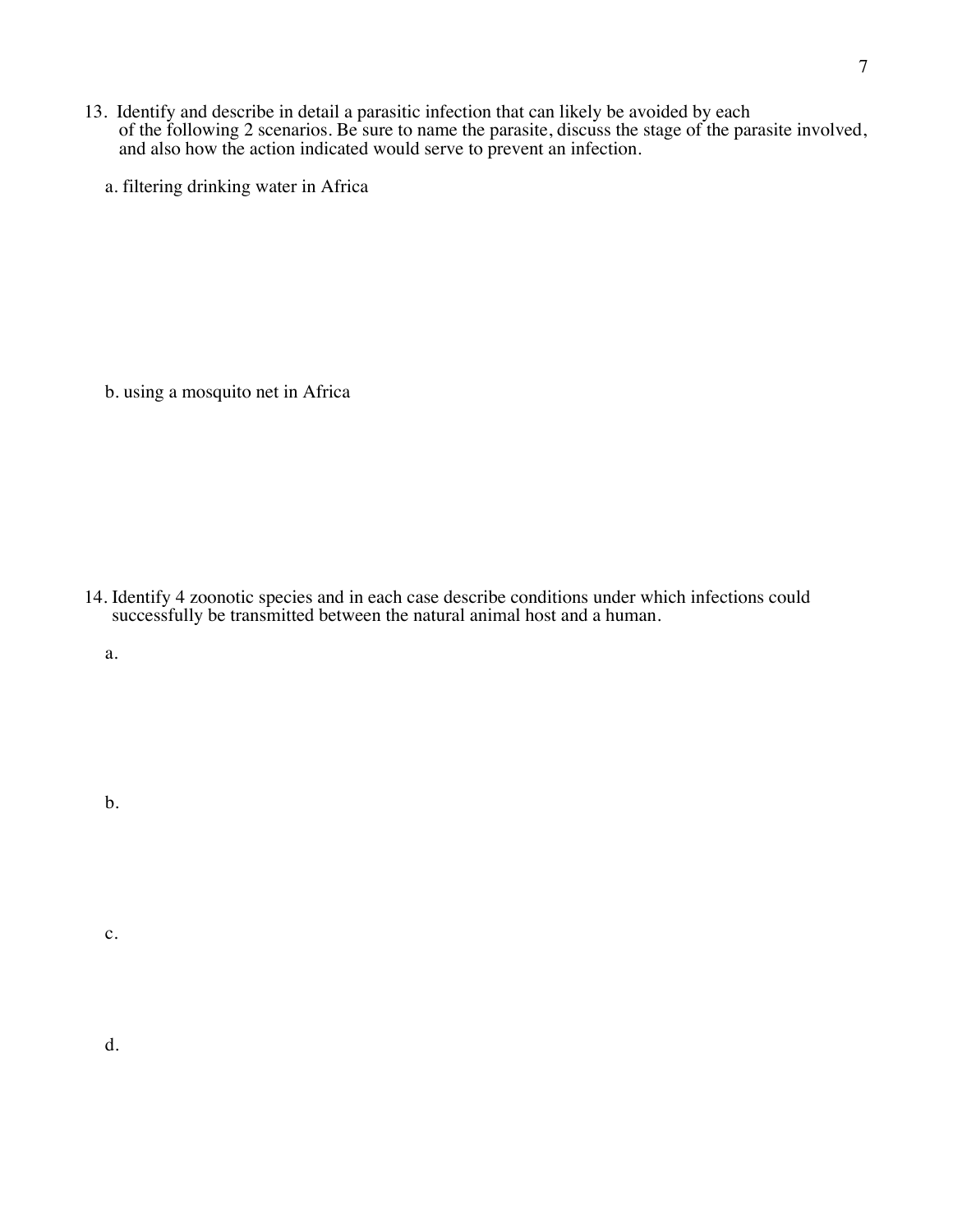**Part II. Complete 20 cells in the following Table. If you determine that a particular cell does not apply, write N/A as your answer for that cell. Note: each row must represent a DIFFERENT parasite species** (1 point per cell).

| <b>Parasite species</b>         | <b>Intermediate</b><br>host (common<br>name is fine) | Mode of entry<br>into/onto<br>human host | Site occupied by<br>adult in/on<br>definitive host | <b>Parasite Phylum</b> |
|---------------------------------|------------------------------------------------------|------------------------------------------|----------------------------------------------------|------------------------|
|                                 |                                                      | Consumption of<br>egg with J3            | large<br>intestine/rectum                          |                        |
| Necator<br>americanus           |                                                      |                                          |                                                    |                        |
|                                 |                                                      | consumption of<br>copepod with J3        |                                                    |                        |
|                                 | black fly                                            |                                          |                                                    | Nematoda               |
| <b>Ascaris</b><br>lumbricoides  | N/A                                                  |                                          |                                                    |                        |
| Pediculus<br>humanus<br>humanus |                                                      |                                          |                                                    |                        |
| Trichinella<br>spiralis         |                                                      |                                          |                                                    |                        |

## **\*\*\*\*\*\*\*\*\*\*\*\*\*\*\*\*\*\*\*\*\*\*\*\*\*\*\*\*\*\*\*\*\*\*\*\*\*\*\*\*\*\*\*\*\*\*\*\*\*\*\*\*\*\*\*\*\*\*\*\*\*\*\*\*\*\*\*\*\*\*\*\*\*\*\*\*\*\*\* Bonus point:**

Describe one important "life rule" that you have learned from taking Medical Parasitology.